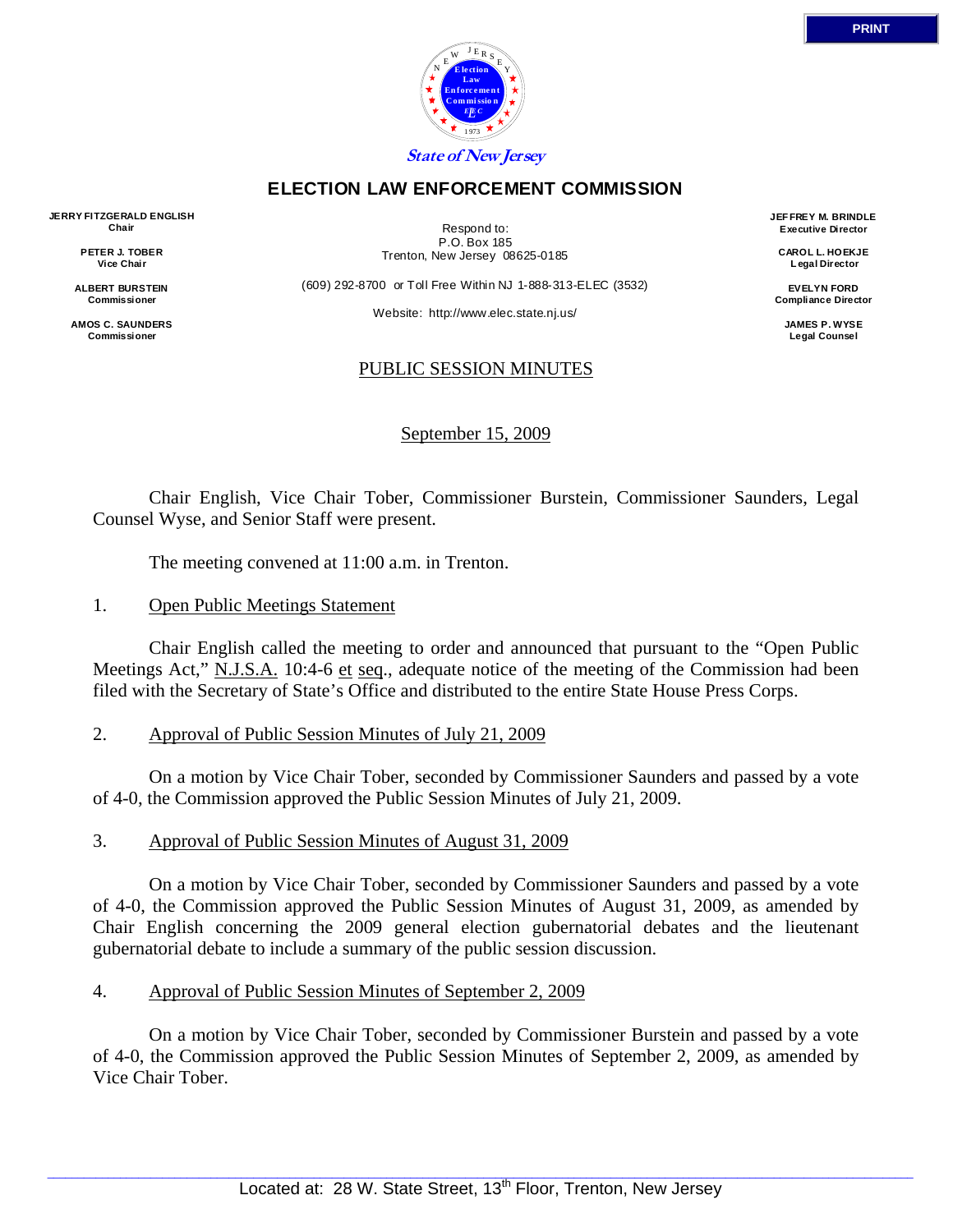#### 5. Executive Director's Report

#### A. Off-Site Candidate/Treasurer Training Seminars

 Executive Director Brindle provided a summary of a new off-site candidate and treasurer training program, created with the assistance of Director of Compliance and Information Evelyn Ford. The Executive Director indicated that the two off-site training seminars will take place at the Sheraton Atlantic City Convention Center on September 19, 2009 at 10:00 a.m., and the Days Hotel Conference Center of East Brunswick on September 21, 2009, at 6:30 p.m.

 Executive Director Brindle expressed a desire to facilitate more off-site training seminars in the future.

 Executive Director Brindle indicated that in-house treasurer training sessions will take place on September 15, 2009, and September 30, 2009, and that training will also be available online.

 Executive Director Brindle also informed the Commission that the date established for political party and continuing political committee training is October 1, 2009 at 10:00 a.m. The Executive Director added that electronic filing training, facilitated by Compliance Director Ford, will take place on September 23, 2009 at 10:00 a.m. The Executive Director added that both sessions would be in-house.

 Executive Director Brindle reiterated that training is mandatory for treasurers of gubernatorial and legislative candidates and is encouraged for all others.

 Executive Director Brindle introduced a new initiative on the part of the Commission to reach out to state, county, and municipal party committees and coordinate more training sessions with both major parties. Executive Director Brindle related successful meetings between the two state party chairmen, Director of Compliance and Information Ford, and him to facilitate this effort. The Executive Director informed the Commission that Senior Compliance Officer Kim Key will be coordinating training at the September 25, 2009 convention of the New Jersey Democratic State Committee in Atlantic City.

 Executive Director Brindle noted the importance of this initiative due to the complexity of the laws and subsequent reluctance of some individuals to volunteer to serve on committees.

## B. Sunset Regulations

 The Executive Director informed the Commission that by law, Commission regulations must be renewed every five years; the date of expiration is May 5, 2010. The Executive Director noted that renewal is often a matter of addressing housekeeping issues, but requires considerable work from staff. He indicated that Associate Legal Director Michelle Levy will coordinate this effort in collaboration with Legal Director Carol Hoekje. The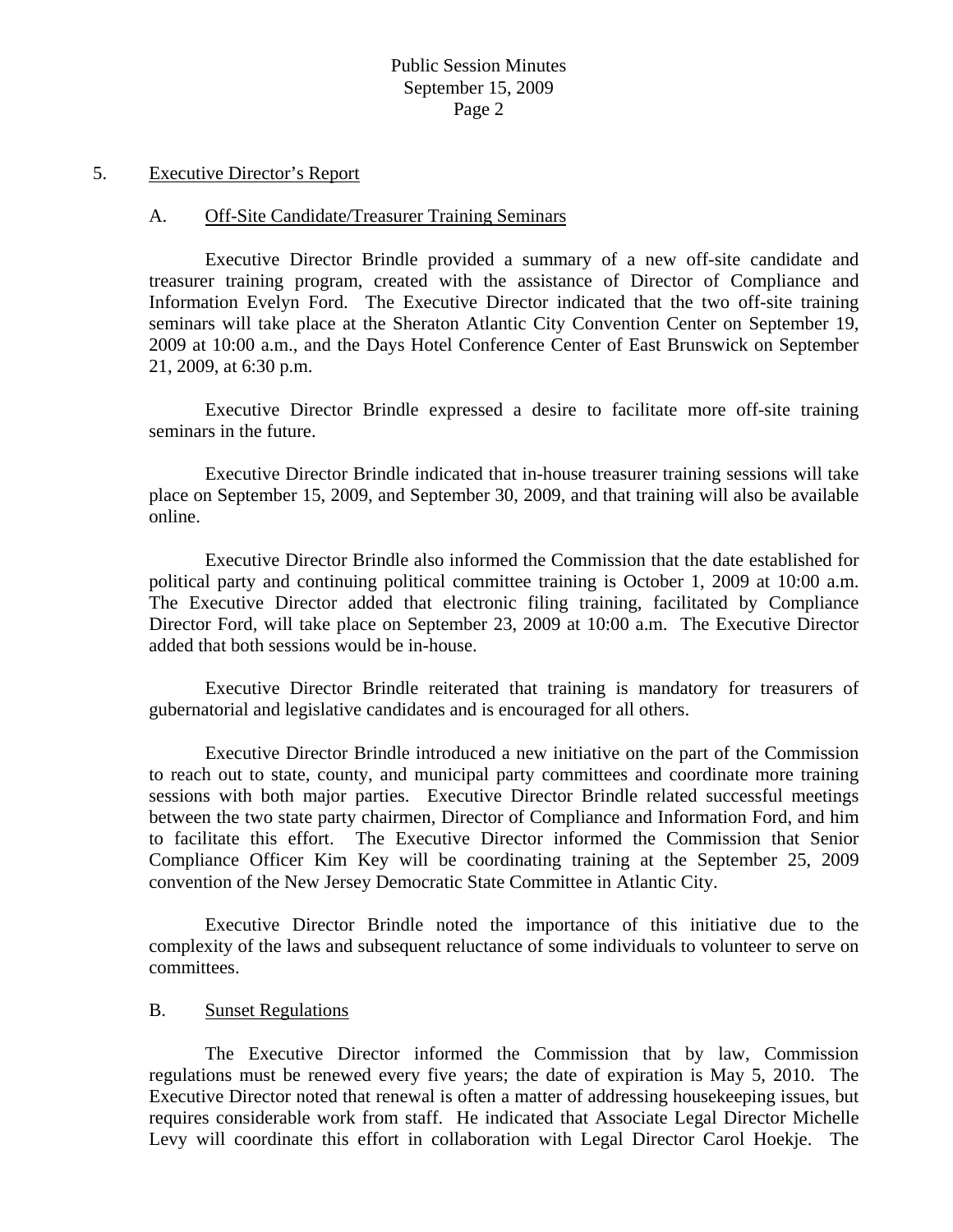Executive Director stated that the timeline for the process anticipates proposals ready for the November 17, 2009 meeting, with public hearings in February or March, and adoption by May, 2010.

 Commissioner Burstein asked if during the process of renewal, staff will address issues that arose during NJN-Public Television & Radio's request for a debate date change as discussed in the September 2, 2009 meeting.

 Legal Director Hoekje stated that staff anticipates addressing the Public Financing Gubernatorial regulations after completion of the Sunset rulemaking process.

 Executive Director Brindle added that public hearings for the Public Financing Program, slated to occur in March, 2010 will assist in the process.

## C. Public Financing Program - Public Hearing

 Executive Director Brindle informed the Commission that the Public Financing Program public hearing shall occur in March; campaigns, interested parties, and the public will be invited to attend and provide testimony. The Executive Director stated that following the public hearings, the Commission will review areas for any changes in administration and regulation of the programs.

## D. Legislation

 According to Executive Director Brindle, A-3214, sponsored by Assemblyman Joseph Cryan and Assemblyman David C. Russo, was signed into law on August 6, 2009. The Executive Director informed the Commission that this law eliminates the requirement that county clerks send sample ballots to inactive voters. He added that past law required ballots to be sent out for four years, and that the new regulation should help control costs and aid reimbursements to county clerks for ballot statements. The Executive Director indicated that ballot statements were submitted on August 17, 2009, reviewed by Special Programs Director Amy Davis and her staff, translated into Spanish and sent to county clerks. The Executive Director noted that \$600,000 was allocated for the ballot program, and \$7.88 million allocated for the Public Financing Program.

## E. Citizens United v. Federal Election Commission

 Executive Director Brindle advised the Commission on this case before the United States Supreme Court. He informed the Commission that it involves a documentary on former presidential candidate Hillary Clinton that was restricted from distribution by a decision of the Federal Election Commission (FEC), and that argument concerns whether the FEC was empowered to do so under Section 203 of the Bipartisan Campaign Reform Act (BCRA). According to the Executive Director, the Court is examining supplemental briefs in the 1990 case of Austin v. Michigan Chamber of Commerce, which authorizes Congress to restrict corporate campaign expenditures. Executive Director Brindle anticipated a decision loosening restrictions on corporate expenditures, but could not predict the extent to which such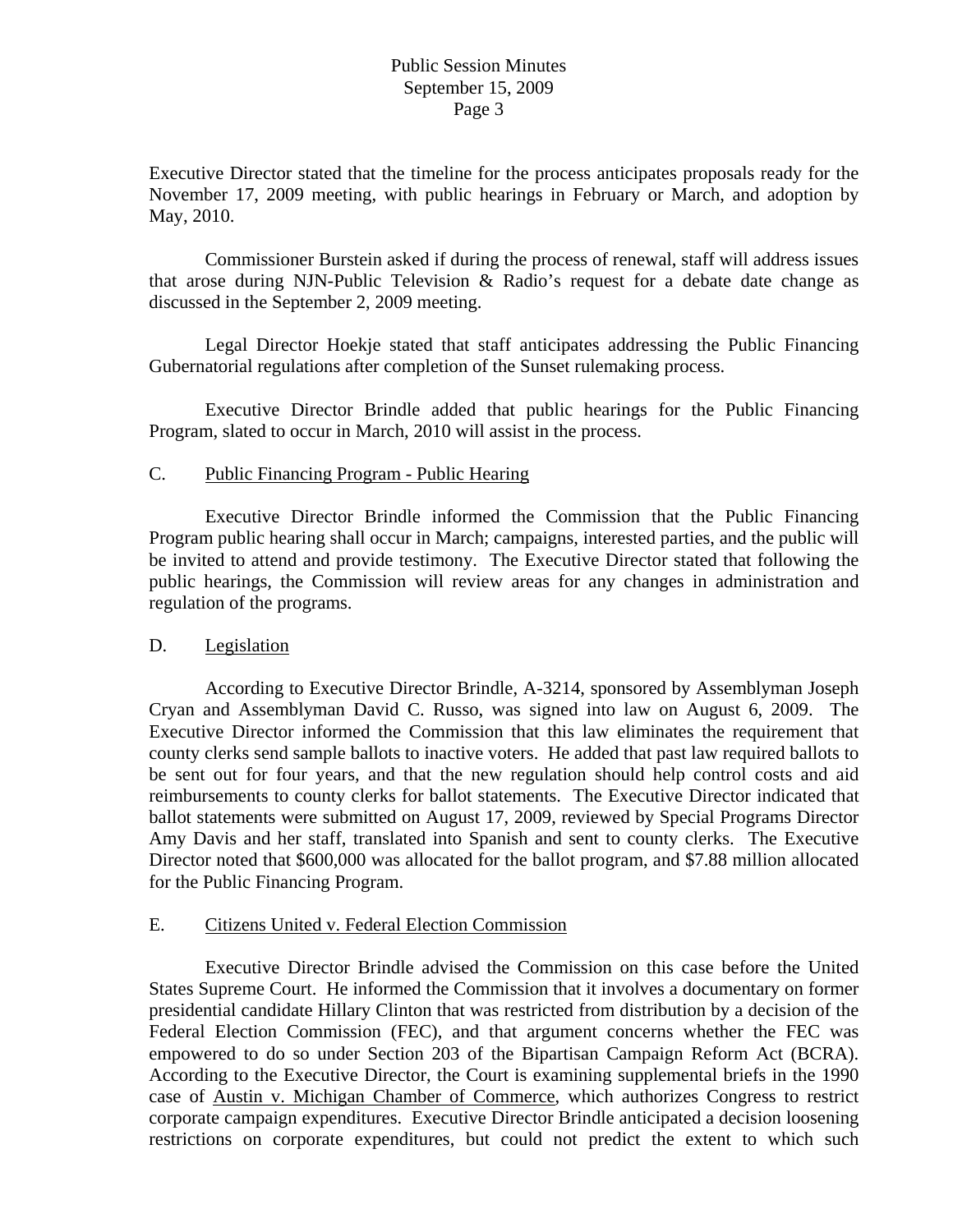restrictions may be lifted. The Executive Director noted that this decision may possibly impact on the status of campaign finance regulation for insurance companies, public utilities, and banks, as well as "Pay-to-Play" regulation.

#### F. Monthly Newsletter ELEC-Tronic

 Executive Director Brindle stated that the Commission newsletter shall be issued on a monthly basis and asked the Commissioners for any suggestions or input.

 Chair English suggested the creation of a column for the Executive Director to present priority issues to the public. The Chair anticipated that such a column would be an additional source of information for the public to access information about the work of the Commission.

 Chair English proposed that a special section advising candidates spending little or no campaign funds of their reporting obligations be published in a future issue of the newsletter in advance of the next primary election.

## G. Public Service Announcement

 Executive Director Brindle informed the Commission that Chair English would record a public service announcement after the meeting was adjourned. The Executive Director stated that the recording would be made with the assistance of Director of Information Technology Carol Neiman and Assistant Computer Technician Ken Colandrea, and uploaded onto the "YouTube" video sharing website with a link to the Commission's homepage.

 Chair English reiterated that the Commission should seek to distribute information to the public using as many avenues as possible, and through such effort help reduce the number of minor reporting problems so that staff could focus on more complex matters.

 Commissioner Burstein noted that the Executive Director predominately makes public statements on behalf of the Commission, but inquired whether Commissioners could make public appearances on behalf of the Commission for local good government and similar events without causing confusion.

 Chair English inquired if any restrictions on public speaking apply to the Commissioners.

Counsel Wyse noted the Commission's policy concerning press inquiries.

 Vice Chair Tober stated that speaking engagements would most likely fall under existing ethics regulations.

 Executive Director Brindle noted that meals were a more immediate ethics issue, but one that could be easily managed by placing all speaking-related meals on record and checking for ethical compliance.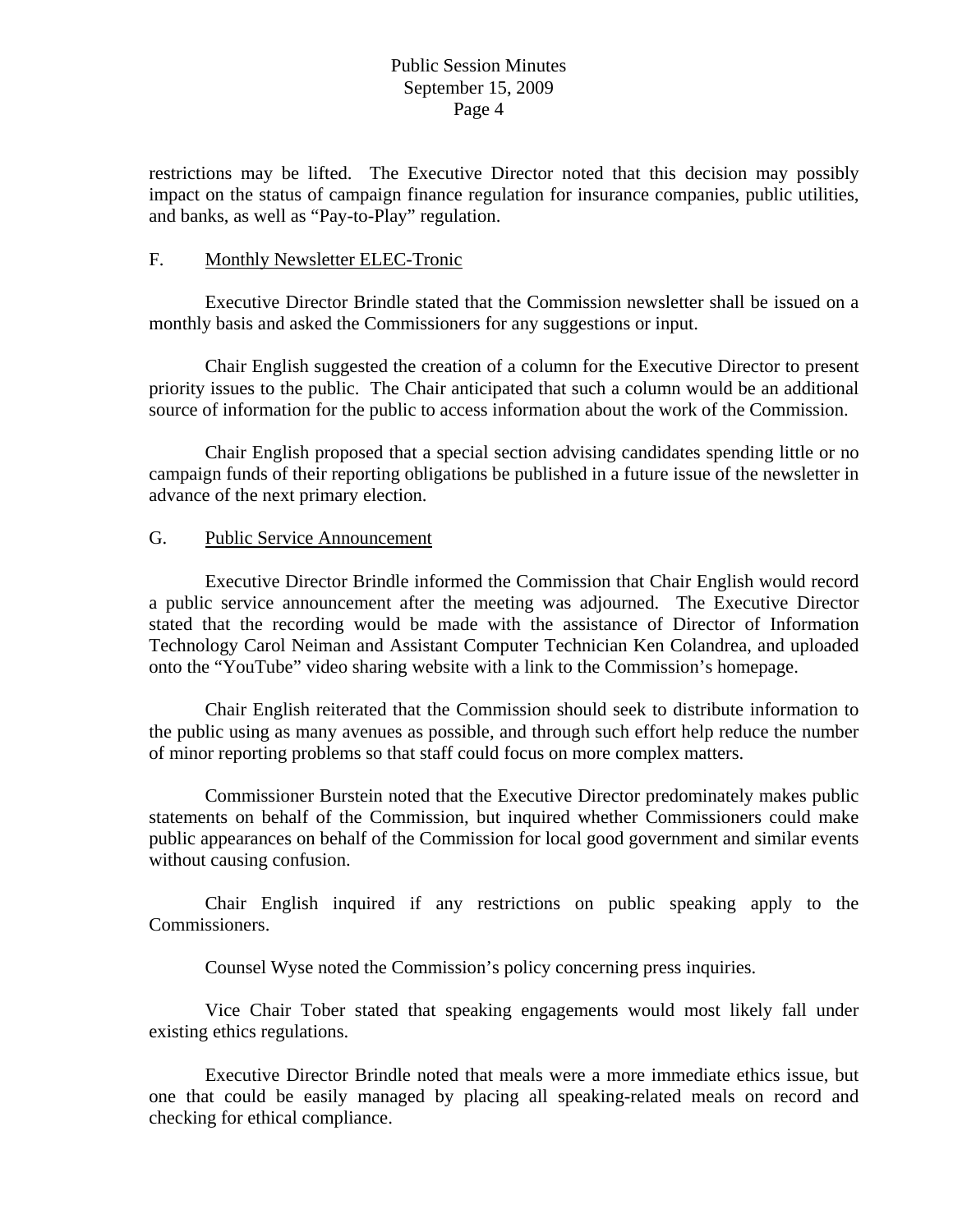Commissioner Saunders suggested that ethical inquiries in reference to public speaking and meals should be brought to Executive Director Brindle and staff.

 Executive Director Brindle noted that the Commission ethics liaison is Steven Dodson, Director of Finance and Administration.

 Commissioner Saunders remarked that maintaining transparency aided the Commission.

## H. Winter Meeting Schedule

- October 20, 2009 at 11:00 a.m. in Trenton;
- November 17, 2009 at 11:00 a.m. in Trenton and,
- December 15, 2009 at 11:00 a.m. in Trenton.

## 6. 2009 Gubernatorial Public Financing Program Update

## P2009 - Steven Lonegan -Submissions 16 through 20

 Special Programs Director Davis reported that on July 7, 2009, staff received Submission 16 that contained \$26,199.82 in contributions submitted for match. She said that staff completed its review and issued public funds totaling \$46,422.72. Director Davis stated that on July  $21<sup>st</sup>$  staff received Submission 17 that contained \$37,394 in contributions submitted for match. She said that staff has completed its review and issued public matching funds totaling \$58,186. Director Davis stated that on August  $4<sup>th</sup>$ , staff received Submission 18 that contained \$71,004.14 in contributions submitted for match. She said that staff completed its review and issued public matching funds totaling \$78,843.42. Additionally, Director Davis stated that on August  $18<sup>th</sup>$  staff received Candidate Lonegan's Submission 19 that contained \$31,831.25 in contribution eligible for match. She said that staff completed its review and issued public matching funds totaling \$48,879.20. Moreover, Director Davis stated that on September  $1<sup>st</sup>$  staff received Candidate Lonegan's Submission 20 that contained \$28,217.96 in contributions submitted for match. She noted that staff completed its review and issued public matching funds totaling \$44,137.72. She noted that Candidate Lonegan may file 2009 primary submissions until November 4, 2009.

#### G2009 **-** Chris Christie Submissions 1, 2 and 3

 Director Davis stated that Candidate Chris Christie filed his first submission for 2009 general election matching funds on July 21, 2009 containing \$1,208,981.78 in contributions (an amount in excess of the \$340,000 required threshold). She said that Candidate Christie and Lieutenant Gubernatorial Candidate Kim Guadagno filed a signed Statement of Agreement to participate in the 2009 general election debates and a Candidate Certification of Non-Participation in Issue Advocacy Organizations (Form P-2A). Also, she said that the expenditure information provided by the Christie campaign indicated that expenditures had been made or committed to be made in excess of the \$340,000 expenditure qualification threshold. She said that staff completed its review and issued \$1,965,011.56 in public matching funds. Director Davis said that on August  $4<sup>th</sup>$  staff received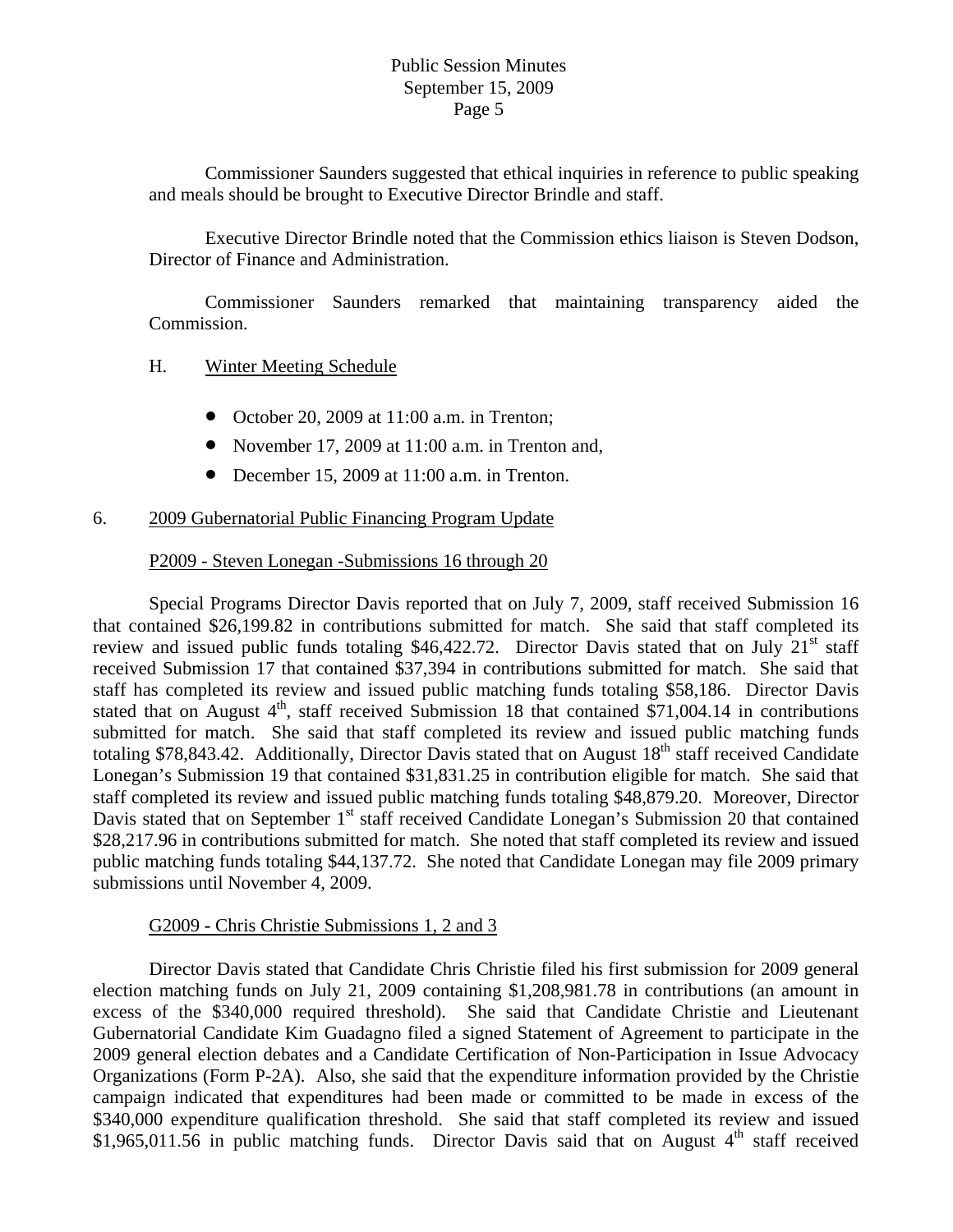Submission 2 from Candidate Christie totaling \$241,963 in contributions for match. She stated that staff completed its review and issued \$424,756 in public matching funds. Director Davis said that on August  $18<sup>th</sup>$  staff received Submission 3 from Candidate Christie totaling \$254,055 in contributions submitted for match. She said that staff completed its review and issued \$472,666 in public matching funds. The Director stated that on September 1<sup>st</sup> staff received Candidate Christie's Submission 4 totaling \$483,516 in contributions submitted for match. Staff completed its review and issued \$920,312 in public matching funds. According to Director Davis, on September  $8<sup>th</sup>$  staff received Candidate Christie Submission 5 totaling \$290,915 in contribution for match. She reported that staff completed its review and issued \$574,950 in public matching funds.

#### Chris Daggett G2009-Submissions 1, through 4

 Director Davis reported that staff completed its review of Candidate Chris Daggett's Submission 1 and issued \$477,094 in public matching funds. She indicated that on July  $21<sup>st</sup>$  staff received Candidate Daggett's Submission 2 totaling \$21,899 in contributions for match. The Director said that staff completed its review and issued \$42,532 in public matching funds. Director Davis stated that on August  $18<sup>th</sup>$  staff received candidate Daggett's Submission 3 totaling \$17,055 in contributions for match. She mentioned that staff completed its review and issued \$24,360 in public matching funds. The Director said that on September  $8<sup>th</sup>$  staff received Candidate Daggett's Submission 4 totaling \$16,478 in contributions submitted for match. According to Director Davis, staff completed its review and issued \$30,010 in public matching funds.

 The Director Davis indicated that staff will report to the Commission at its next meeting on October  $20<sup>th</sup>$  on the status of any other submissions received and public funds disbursed.

 Vice Chair Tober noted that matching funds were issued on an approximately 2 to 1 ratio, but that Candidate Lonegan's rate of matching funds issued seemed lower than that of Candidate Christie or Candidate Daggett. The Vice Chair asked Director Davis if errors in submissions contributed to lower rate of matching funds issued.

 Director Davis replied that a higher error rate in submissions would lower the ratio of public matching funds issued.

Vice Chair Tober asked if submissions with rejected entries could be resubmitted.

 Director Davis replied that primary election candidates could resubmit rejected entries up to last submission date, November 4, 2009. She stated that general election candidates may submit up until April, 2010.

## 7. Resolution to go into Executive Session

 On a motion by Commissioner Burstein, seconded by Commissioner Saunders and passed by a vote of 4-0, the Commission resolved to go into Executive Session to discuss anticipated litigation, which will become public as follows: